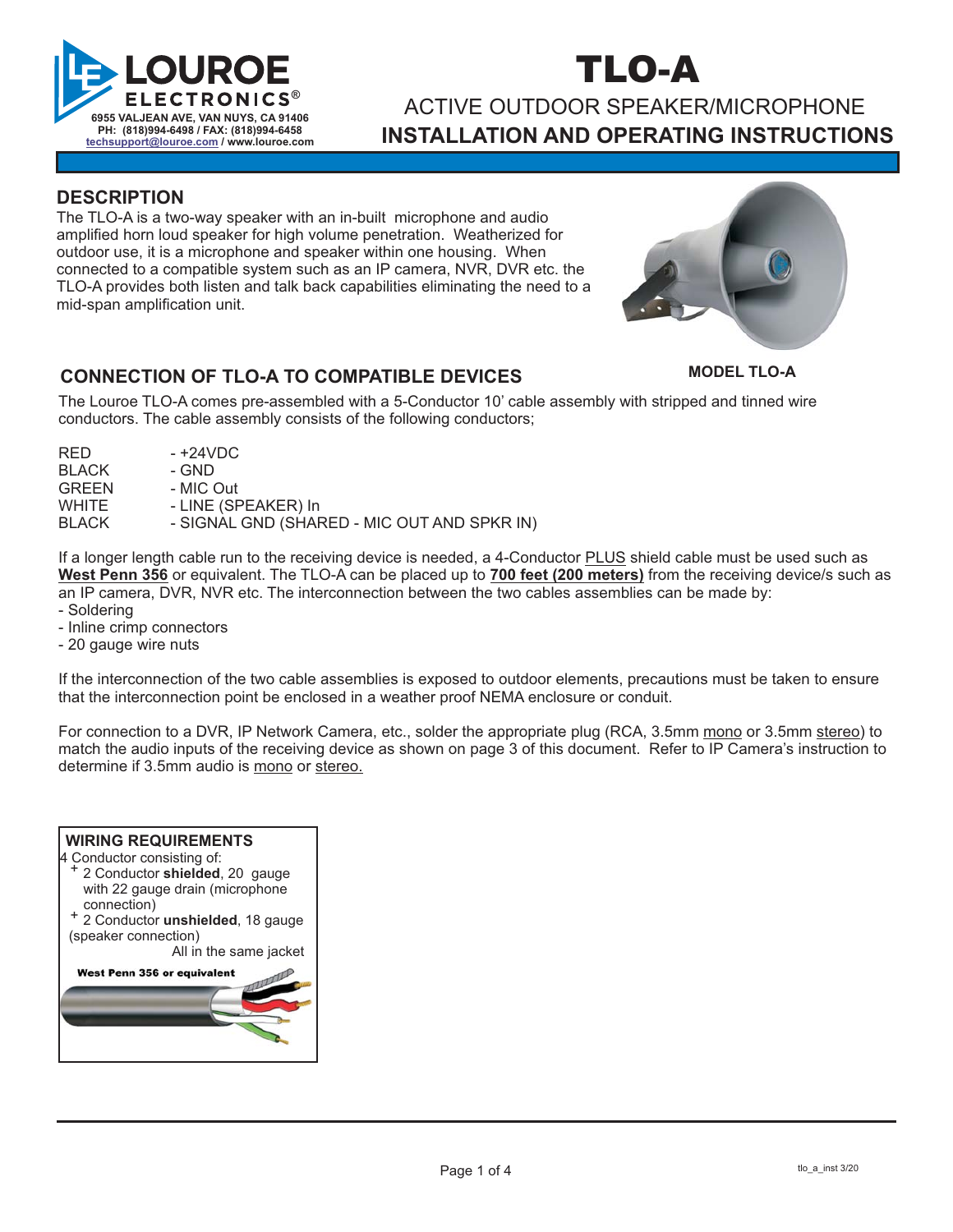### **MOUNTING AND POSITIONING THE TLO-A**

The TLO-A comes with a U type adjustable mounting bracket with x3 mounting holes. The unit can either be surface or top mounted.

The microphone aperture is on the underside of the unit, **care MUST be taken to ensure that the microphone aperture is not obstructed and the area around it is as clear as possible as this will diminish the units ability to pick up sounds clearly.**

### **CONNECTING TLO-A TO A RECEIVING DEVICE**

Model TLO-A is compatible with most receiving devices that accept LINE LEVEL AUDIO INPUT AND OUTPUT. NOTE: The TLO-A is designed to operate in HALF DUPLEX communication mode and hence for optimal operation the receiving unit should be set to half duplex mode.

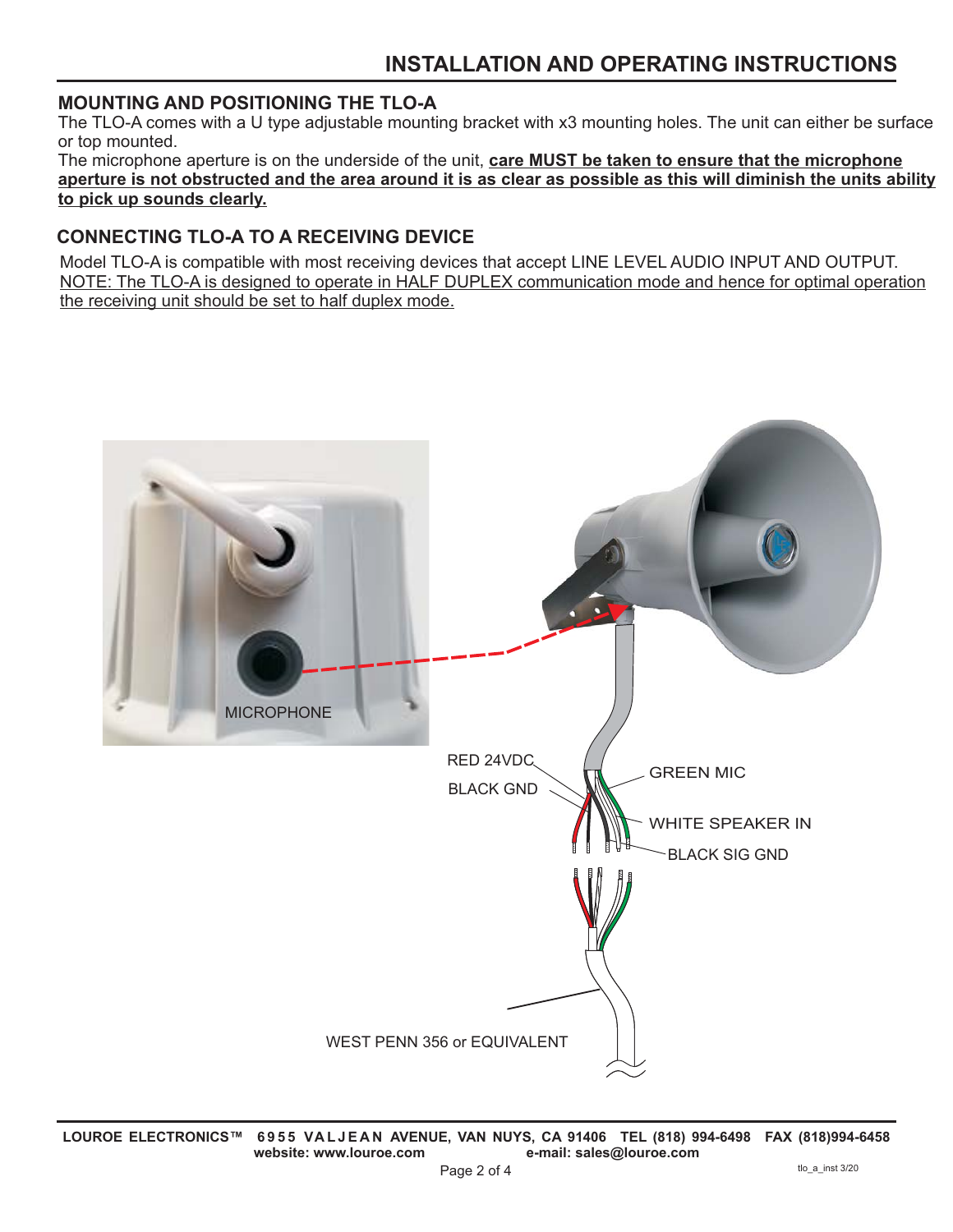## **INTERCONNECTION DIAGRAM**

For connection to DVR, IP Network Camera, etc., solder the appropriate plug (RCA, 3.5mm mono or 3.5mm <u>stereo</u>) to match the audio inputs of the receiving device as shown below. Refer to IP Camera's instruction to determine if 3.5mm audio is mono or stereo. A 24VDC 2A power supply is included with the TLO-A unit, to ensure optimal operation this power

supply or an equivalnet low noise power supply must be used with the device.



### **3.5mm** STEREO CONNECTION 3.5mm MONO CONNECTION RCA CONNECTION